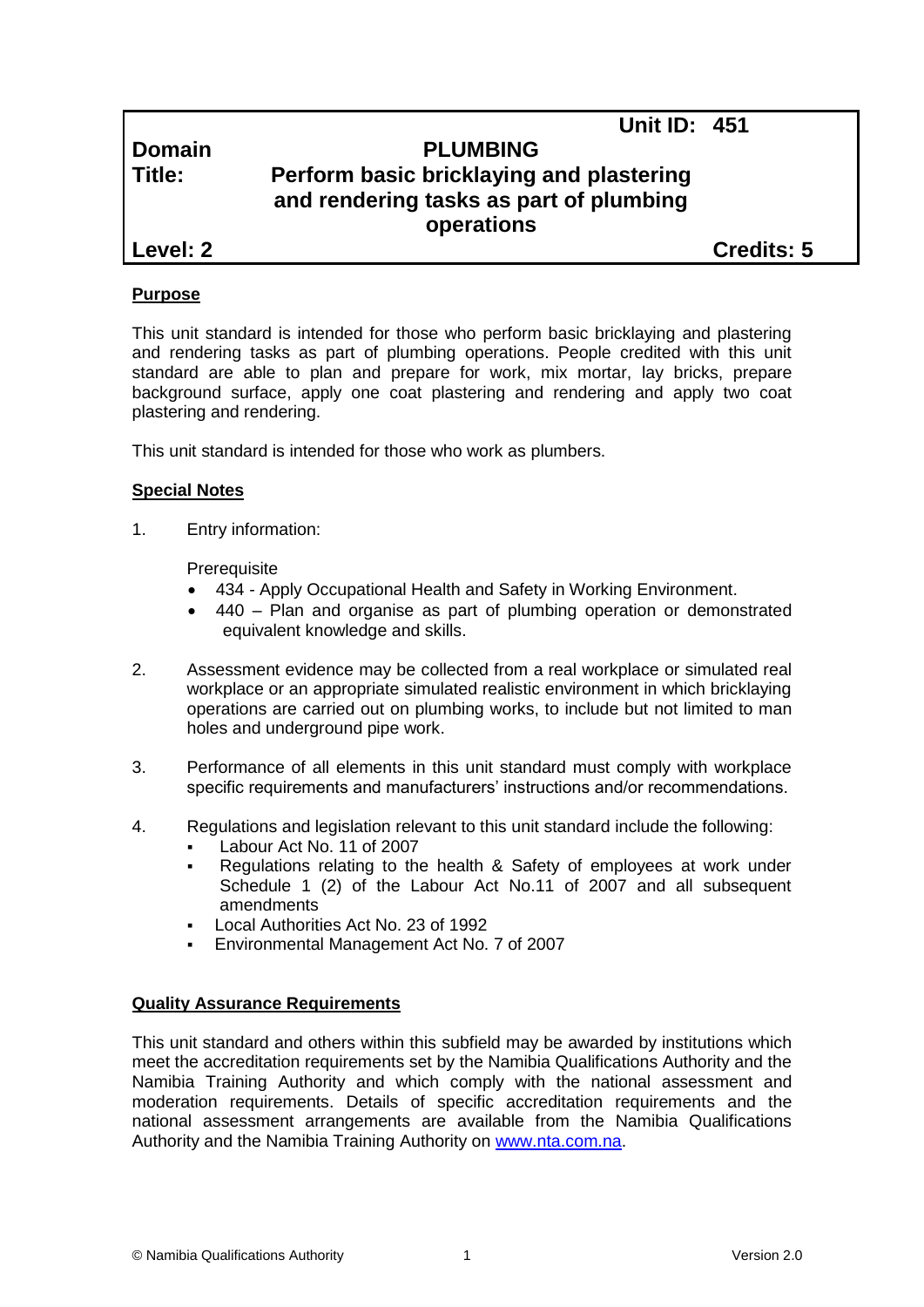# **Elements and Performance Criteria**

## **Element 1: Plan and prepare for work**

# **Range**

Planning and preparation is to include but is not limited to worksite inspection, equipment defect identification, assessment of conditions and hazards and determination of work requirements.

Solid plastering materials and components may include corner beads, casing beads, render and setting coats mix composition (including additives like plasticisers, colour and waterproofing agents), sand lime, lime putty, plaster compounds and finish coats. Other materials may include flat marine ply, timber as selected and nails as selected.

## **Performance Criteria**

- 1.1 Work instructions, including plans, specifications, quality requirements and operational details are obtained, confirmed and applied.
- 1.2 Safety requirements are followed in accordance with safety plans and policies.
- 1.3 Sign and barricade requirements are identified and implemented.
- 1.4 Plant, tools and equipment selected to carry out tasks are consistent with the requirements of the job, checked for serviceability and any faults are rectified or reported prior to commencement.
- 1.5 Material quantity requirements are calculated in accordance with plans and/or specifications.
- 1.6 Materials appropriate to the work application are identified, obtained, prepared, safely handled and located ready for use.
- 1.7 Environmental protection requirements are identified and applied in line with environmental plans and regulatory obligations.

## **Element 2: Mix mortar**

## **Performance Criteria:**

- 2.1 Materials for mortar are selected.
- 2.2 Mortar is mixed to specifications.

## **Element 3: Lay bricks**

## **Performance Criteria:**

- 3.1 Mortar bed is spread to provide even coverage of brick.
- 3.2 Brick is buttered to fully cover the brick.
- 3.3 First course is laid level and to line.
- 3.4 Return corner is built to plumb level and gauge.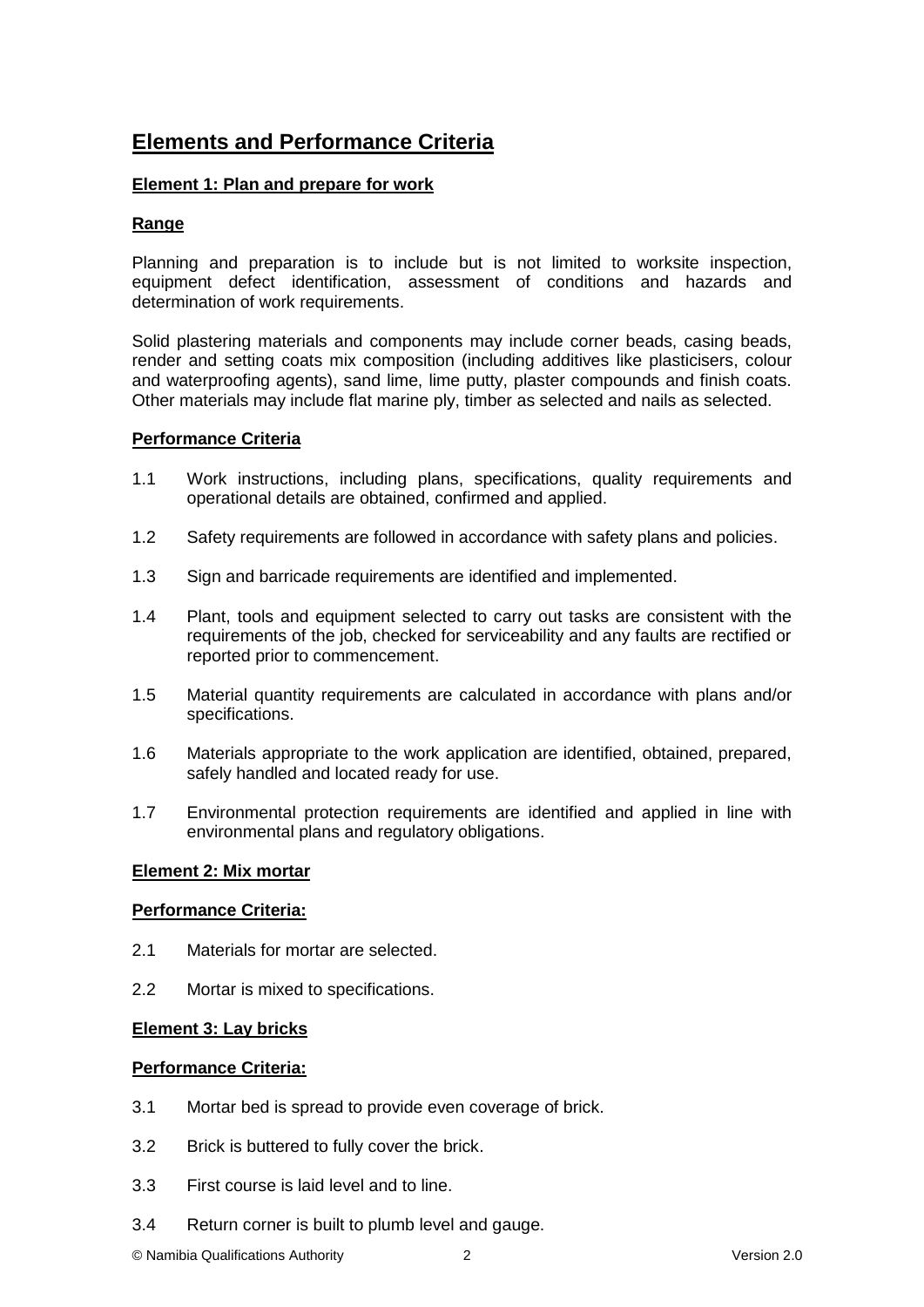- 3.5 Bricks are laid between corners in accordance with specifications.
- 3.6 Pointing is completed.
- 3.7 Wall is built with and without profiles.

## **Element 4: Prepare background surface**

#### **Range**

Background surfaces may include concrete, concrete block work, brickwork, stonework, timber and wire mesh.

Wash coating may be applied using trowel or brush.

Bond coating may be applied using roller or brush.

Evidence of the preparation and cleaning of three different background surfaces is required for assessment purposes.

#### **Performance Criteria**

- 4.1 Background surface is identified and prepared.
- 4.2 Dash coat is mixed and applied as required.
- 4.3 Bonding coats are applied to specifications.

## **Element 5: Apply one coat plastering and rendering**

#### **Range**

Rendering and finishing include but are not limited to straight walls and flat surfaces.

#### **Performance Criteria**

- 5.1 Screed lines or guides are established.
- 5.2 Plastering and rendering is applied and ruled off to screed.
- 5.3 Surface is checked for plumb and level.

## **Element 6: Apply two coat plastering and rendering**

#### **Performance Criteria**

- 6.1 Screed line or guide is established.
- 6.2 First coat of plastering and rendering is applied and ruled to screed.
- 6.3 First coat is scrapped and cleaned for second coat.
- 6.4 Second coat is applied and ruled to screed.